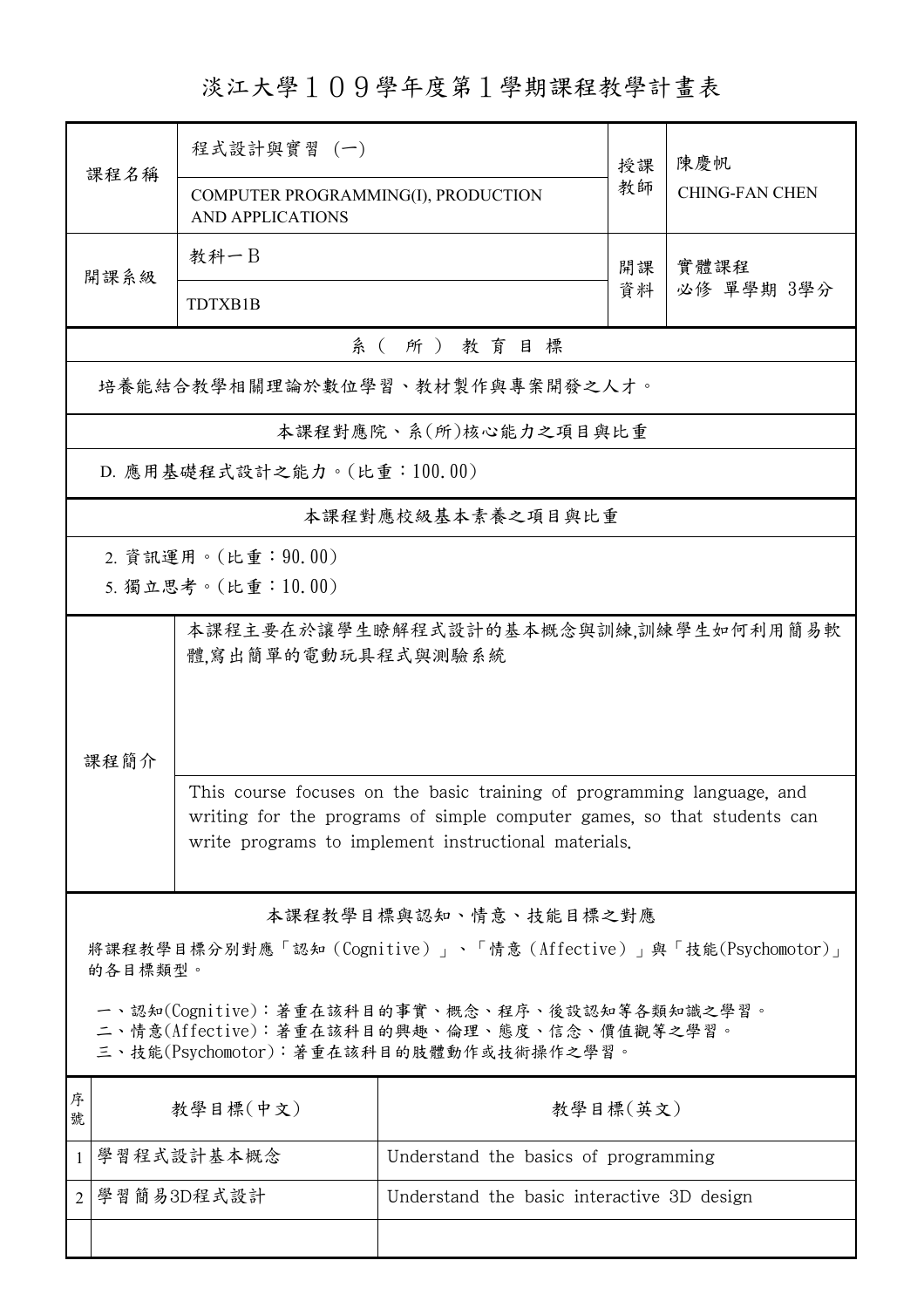| $\overline{3}$ | 學習簡易測驗系統製作                 |                                    |    | Understand the basic testing system design |          |  |  |  |
|----------------|----------------------------|------------------------------------|----|--------------------------------------------|----------|--|--|--|
| 4              | 學習基本程式設計技能                 |                                    |    | Understand the basic of programming skills |          |  |  |  |
|                |                            |                                    |    | 教學目標之目標類型、核心能力、基本素養教學方法與評量方式               |          |  |  |  |
| 序號             | 目標類型                       | 院、系 $(\kappa)$<br>核心能力   基本素養      | 校級 | 教學方法                                       | 評量方式     |  |  |  |
| 1              | 認知                         | D                                  | 25 | 講述、實作                                      | 測驗       |  |  |  |
| $\overline{c}$ | 技能                         | D                                  | 25 | 講述、討論、實作                                   | 測驗、作業、實作 |  |  |  |
| 3              | 技能                         | D                                  | 25 | 講述、實作                                      | 測驗、作業、實作 |  |  |  |
| $\overline{4}$ | 技能                         | D                                  | 25 | 講述、實作                                      | 測驗、作業、實作 |  |  |  |
|                | 授課進度表                      |                                    |    |                                            |          |  |  |  |
| 週次             | 日期起訖                       | 内 容 (Subject/Topics)               |    |                                            | 備註       |  |  |  |
|                | $109/09/14$ ~<br>109/09/20 | python 程式設計簡介(1)---python撰寫環境介紹    |    |                                            |          |  |  |  |
| $\overline{2}$ | $109/09/21$ ~<br>109/09/27 | python 程式設計簡介(2)----輸出入指令說明        |    |                                            |          |  |  |  |
| 3              | $109/09/28$ ~<br>109/10/04 | python 運算式與運算子與判斷式(1)--奇偶數判斷       |    |                                            |          |  |  |  |
| $\overline{4}$ | $109/10/05$ ~<br>109/10/11 | python 運算式與運算子與判斷式(2)---猜數字        |    |                                            |          |  |  |  |
| 5              | $109/10/12$ ~<br>109/10/18 | python 迴圈說明(1)                     |    |                                            |          |  |  |  |
| $\sigma$       | $109/10/19$ ~<br>109/10/25 | python 迴圈說明(2)                     |    |                                            |          |  |  |  |
| 7              | $109/10/26$ ~<br>109/11/01 | python LIST說明(1)                   |    |                                            |          |  |  |  |
| 8              | $109/11/02$ ~<br>109/11/08 | python LIST說明(2)                   |    |                                            |          |  |  |  |
| 9              | $109/11/09$ ~<br>109/11/15 | python LIST說明(3)                   |    |                                            |          |  |  |  |
| 10             | $109/11/16$ ~<br>109/11/22 | 期中考試週                              |    |                                            |          |  |  |  |
| 11             | $109/11/23$ ~<br>109/11/29 | 測驗系統實作測驗                           |    |                                            |          |  |  |  |
| 12             | $109/11/30$ ~<br>109/12/06 | vpython實作說明(1)                     |    |                                            |          |  |  |  |
| 13             | $109/12/07$ ~<br>109/12/13 | vpython實作說明(2)                     |    |                                            |          |  |  |  |
| 14             | $109/12/14$ ~<br>109/12/20 | minecraft與python $(1)$             |    |                                            |          |  |  |  |
| 15             | $109/12/21$ ~<br>109/12/27 | minecraft@python $(2)$             |    |                                            |          |  |  |  |
| 16             | $109/12/28$ ~<br>110/01/03 | minecraft $\mathfrak{H}$ python(3) |    |                                            |          |  |  |  |
|                |                            |                                    |    |                                            |          |  |  |  |